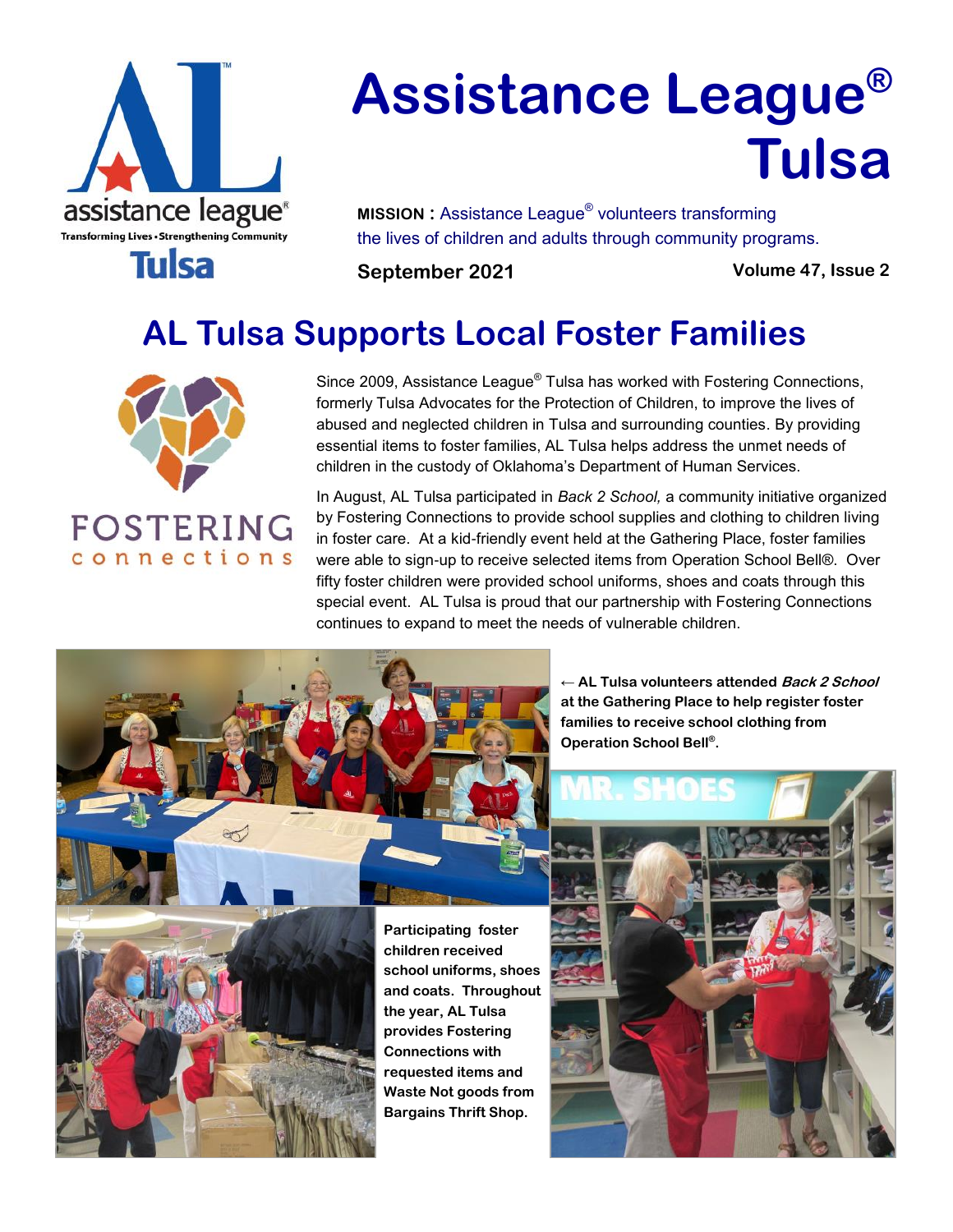#### **Assistance League® Tulsa**

#### **Board of Directors 2021-2022**

#### **Officers:**

President: Kim Campbell President-elect: Pat Banzhof Secretary: Sam Keel Treasurer: Laurie Brumbaugh Vice Presidents**:** Education: Paula Naylor Marketing & Communication: Marsha Darden Membership: Elisabeth Harrington Philanthropic Programs: Yolanda Taylor Resource Development: Patti Ross

#### **Elective Standing Chairman:**

Bargains Thrift Shop: Amy McAbee Finance: Cathy LeMaire Operation School Bell®: Julie Burton Operations: Julie Guy Orientation: Barbara Walters Strategic Planning: Donna Spielman

**Appointive Officers and Chairs:**

Bylaws: Ginny Greek Parliamentarian: Ginny Greek

#### **Business Administration**

Assistant Treasurers: Carole Hale, Martha Nichols and Marla Brierly Office Administration: Glenna Morrison & Loretta Raschen Recorder of Service Hours: Mary Sue Whitney

#### **Philanthropic Programs**

Betty Bradstreet Arts Education Awards: Kathy Stephens & Marilyn Brill Community Action Programs: Yolanda Taylor LIFE Senior Services: Sharon Atcheson & Liz McDoulett Mental Health Assoc. Oklahoma: Debra Lockerman & Laurie Brumbaugh

 EIS/Fostering Connections: Deloris Taylor STEM: Nancy Sacra Tulsa Day Center: Sharon Coffman 12 & 12: Mary McMahon Waste Not: Maura Browne

**Resource Development** Grant Writing: Julie Brockmeier Letter Donation Campaign: Lynne Hoe & Sussie Hyden

Estate Sales: Linda Atwater

**Public Relations** Newsletter Editor: Marianne Pickering

**Social/Relationships** Care and Concern: Michele Morris Hospitality: Barbara Walters & Elisabeth Harrington Luncheon: Kathy Elliott & Judy Roberts



**Kim Campbell, AL Tulsa president, Sarah Stitt, Oklahoma's First Lady and Evan Taylor of Fostering Connections at the Back 2 School event held at the Gathering Place. School supplies and clothes often prove a financial burden for foster families. A mother of six children, Stitt said, "It's a huge blessing, when you watch the kids' faces light up. It's truly amazing."** 

[Oklahoma ranks No. 1 in](https://www.americashealthrankings.org/explore/health-of-women-and-children/measure/ACEs/state/OK) the number of children experiencing two or more adverse childhood experiences at 28.5% of infants to 17-year-olds. Foster children are among the most traumatized. (*Tulsa World* Jan.9, 2020)

#### **Contact Tulsa Child Welfare Department for information about:**

- Tulsa Child Abuse and neglect prevention programs
- Improving child welfare in the Tulsa County area
- Identifying the signs of child abuse
- Volunteering as a tutor, mentor or coach
- Child safety services
- Programs for victims of child abuse

### **Assistance League® Tulsa Advisory Council**

 **Ken Busby** Executive Dir./CEO Route 66 Alliance

 **Phyllis Dotson** Community Volunteer

 **Adam Doverspike** Counsel, Gable Gotwals

 **Heather Duncan** Community Volunteer

 **Dr. Ebony Johnson** Executive Dir. of Student and Family Support Resources, Tulsa Public Schools

 **Nancy McDonald** Community Volunteer  **Gary Percefull**

**NeWSolutions** 

 **Rodger A. Randle Honorary British Consul (OK)** 

 **Clifton Taulbert** The Freemount Foundation

 **Steve Turnbo, APR** Chairman Emeritus Schnake, Turnbo, Frank/PR

 **Anhna K. Vuong** President and CEO Foundation for Tulsa Schools

 **Mollie Williford** Chairman of the Board Williford Companies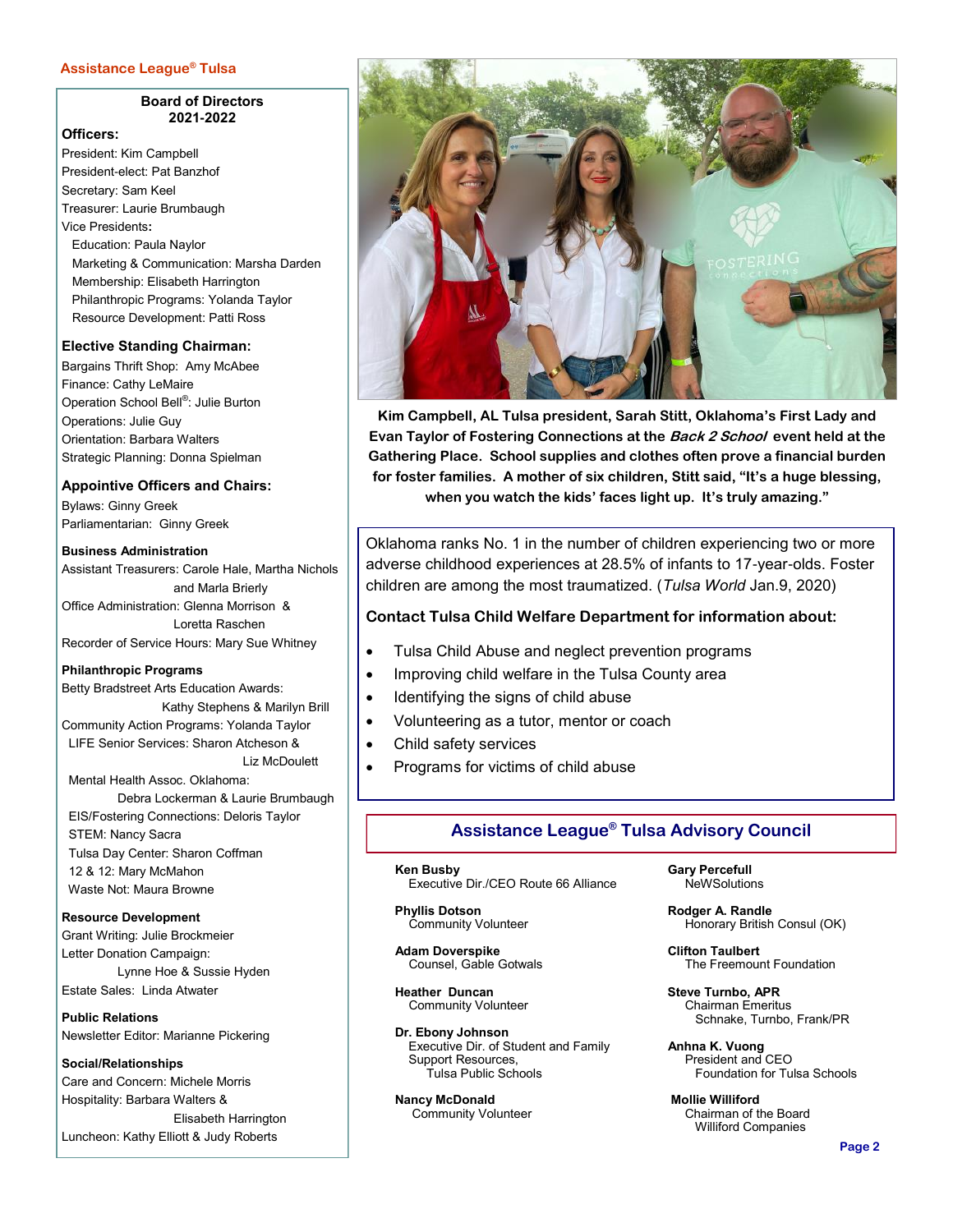### **President's Message** by Kim Campbell **Volume 47, Issue 2**



### **Charity vs. Philanthropy**

During the leadership training this summer, I was really impacted by one of the sessions that discussed the difference between charity and philanthropy. Charity is an organization set up to provide help and raise money for those in need-often an immediate, fast response situation. Philanthropy is the desire to promote the welfare of others, expressed especially by the generous donation of money and time to worthy causes. Philanthropy is focused not only on helping people but helping while providing solutions over the long term using a strategic approach.

We have the charity aspect down. We raise money & volunteer our time to meet needs like clothing children, supplying Christmas gifts to seniors, buying bus tokens for Mental Health Association of Oklahoma, and providing new car seats to Fostering Connections, etc. We have also identified long term solutions with some of our programming which speaks to the philanthropy area. For example, to help children's success in school and personal growth, exposing them to many facets of learning is vital. We encourage life-long skills such as literacy (through our book giving), all facets of the arts (through Betty Bradstreet Arts Educations Awards), and most recently our partnership with Tulsa Regional STEM Alliance to enrich those STEM academic skills. These programs not only help children to imagine what possibilities there are for their adult lives but to also give them a place to belong and achieve while they are completing their education.

I believe we are on our way but the speaker did address other notable ideas including attitude, approach and physical environment. She said we should consider how we view ourselves and those we serve. In order to foster community and empower our children and adult clients, we need to think of our relationship as a partnership instead of a "giver" and "taker" scenario. Obviously, there is a difference in our circumstances versus those we hope to help but attitude and our approach should be addressed. Listening is key to both of these. We may not be able to do exactly what is requested but people know when they have been heard. It goes a long way to developing a partnership.

Finally, the physical environment should be appealing. Our facility needs to be maintained, not only with safety in mind but also keeping the surroundings clean, bright, and welcoming. Our Operations committee has been doing a great job and I want to highlight some of what has been put in place over the last several years. It is that committee's job to make any changes to the building inside and outside (if you would like to be a part of those decisions, there is plenty of room on the operations committee & Julie Guy welcomes anyone who is interested.) There has been some major upgrades and repairs to the mechanical areas. We don't see it but they are being done. Last year, technology was addressed and we now have much better performance in the communications area. Visually, you will notice some changes, the office furniture was changed last year and this year Janet Word & Kathy Phillips were asked to freshen up the walls and décor. The items were purchased from Bargains and will be re-donated back when they are changed again for a double monetary impact.

Whether it is charity or philanthropy, Assistance League $^\circ$  Tulsa will be there to help our neighbors. As we are gearing up for Operation School Bell® or greeting our Bargains customers, I am always amazed at what we can accomplish with a volunteer spirit and heart!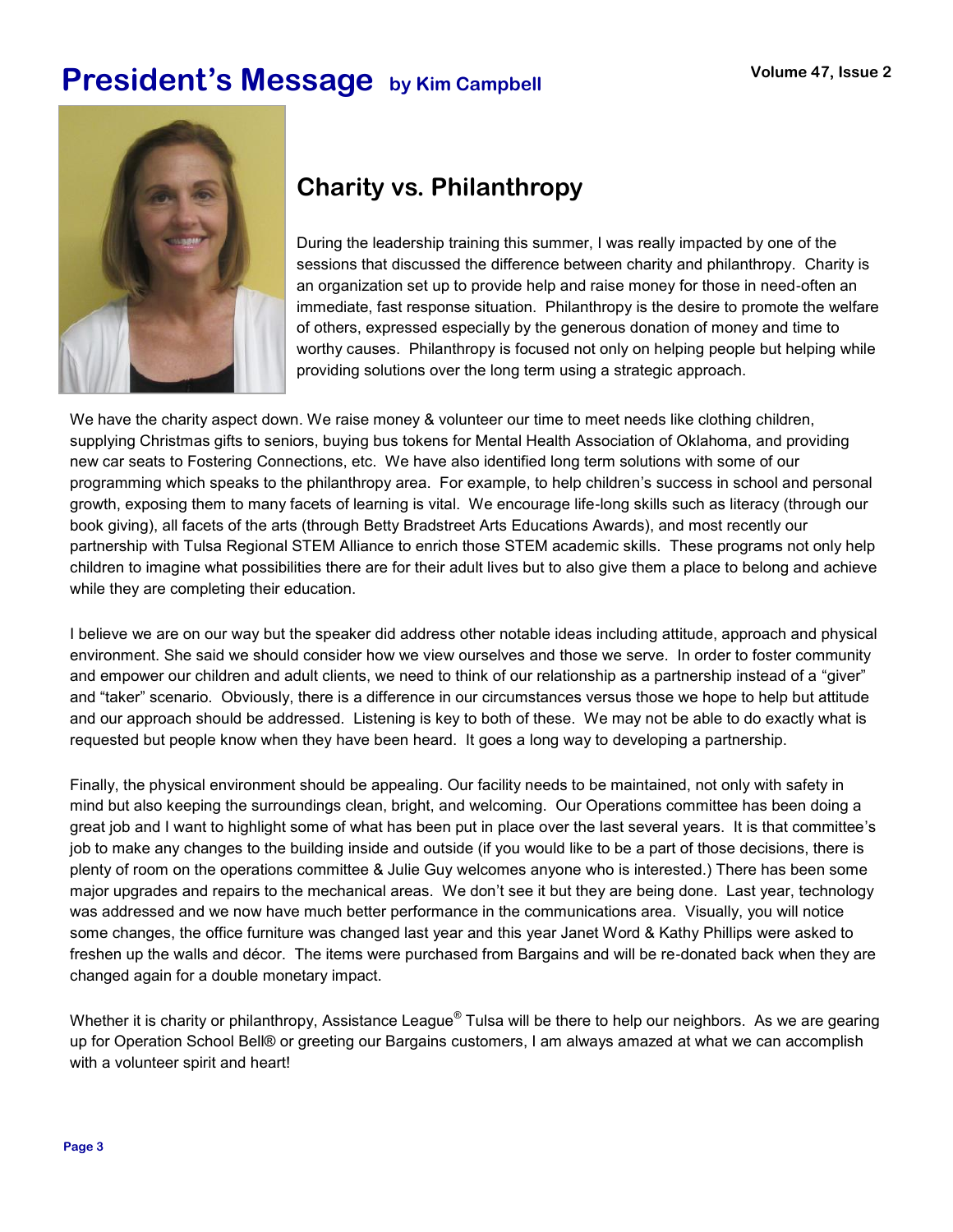### **Assistance League® Tulsa**

### **Operation School Bell® By Julie Burton**

School is underway, and we are just days away from starting Operation School Bell<sup>®</sup>! We have been busty processing shipments, training, and general preparations. Our starting date is **September 14, at 9:00 am!**

Sadly, we will not have children onsite again, but the virus numbers and lack of a vaccine for children just don't allow them to come. Packets have been mailed to the counselors, and we expect to start receiving the student information soon. We are inviting 2,020 students from 40 schools. Once again, the filled bags of clothes will be delivered to the schools.

Masks are strongly encouraged onsite, but not required.

We are trying a pilot program with Collegiate Hall Charter School. They have asked for clothing, but not uniform shirts. We typically don't serve charter schools, but we'll see how this goes. Also, there are 16 elementary schools that either have clothes closets or want to start one, and we will be assisting them where we can as well. Our goal is to stock those closets before school starts next year, rather than at the end of our school season.

Earlier this summer we joined Fostering Connections for a back-to-school event in providing school uniforms to foster children. We estimate that 50 Tulsa school children received clothes, in addition to the families Fostering Connections serves.

SignUp Genius for Operation School Bell® is up and running! Please sign up there to help or contact Julie Burton.

#### **Off-Site Operation School Bell® at Walmart also starts Tuesday, September 14.**

If you have questions or need help using SignUp Genius, please contact Loretta Raschen, lraschen@cox.net or al@altulsa.org Attn: Loretta

> **Last Year, Operation School Bell® . . . Served 20,577 students from 105 schools in 12 districts. Including . . . 1,265 TPS elementary students 1,436 elementary students from outlying districts**

**16,000 uniform shirts to 41 TPS elementary schools**

**2,050 TPS junior high & high school students**

**And . . . distributed 5,402 books to children**

**OSB plans to serve even more students in 2021 - 2022! CAN YOU HELP?**